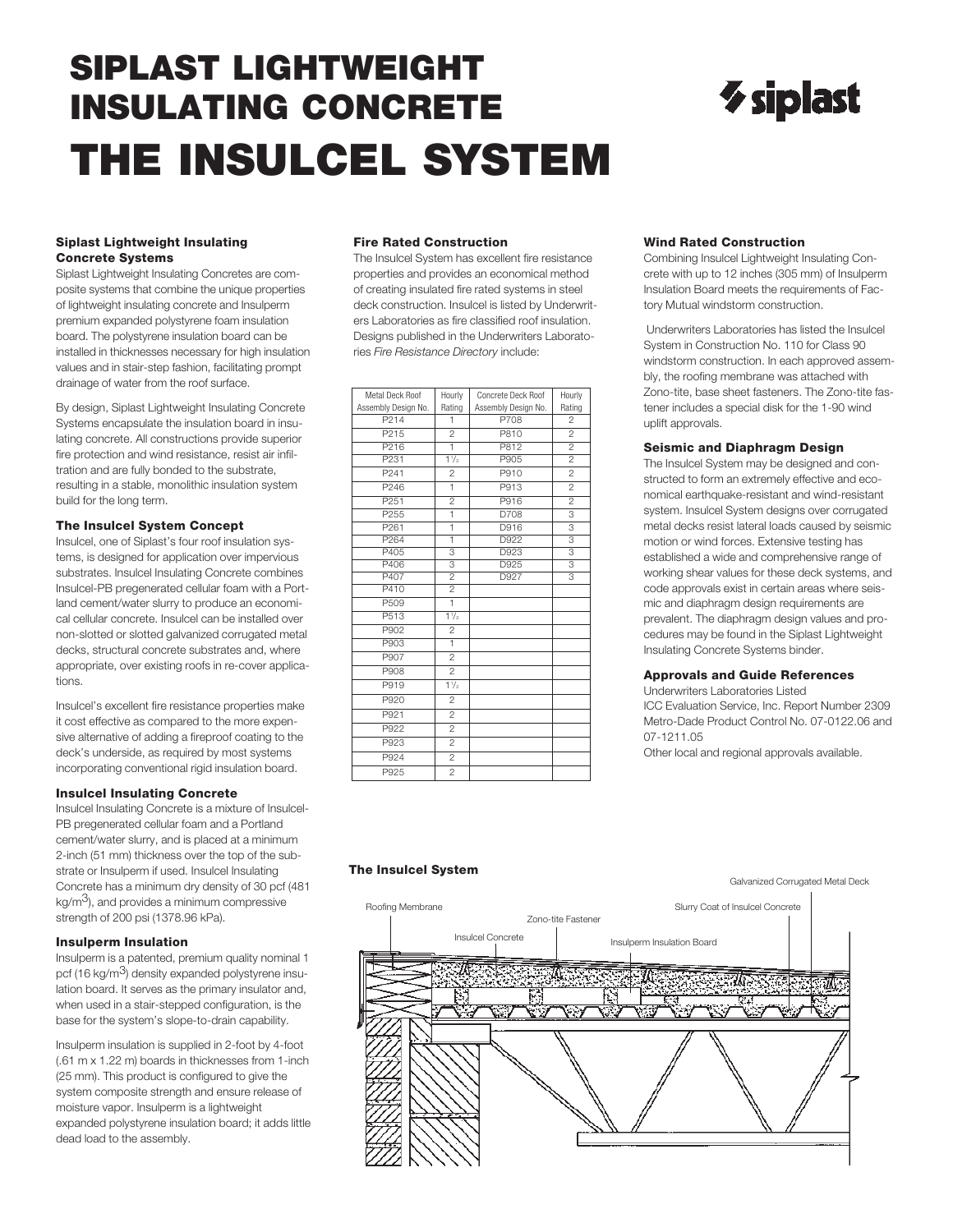#### **Insulation Value Table for Concrete and Reroofing Substrate Designs**

*(2 inches of Insulcel Concrete and optional thicknesses of Insulperm over the substrate.)*

| Values Based on 2 Inches of Insulcel Concrete |                                                               |                |                                            |       |          |  |  |  |
|-----------------------------------------------|---------------------------------------------------------------|----------------|--------------------------------------------|-------|----------|--|--|--|
| Thickness of                                  | Dry Weight<br>of Insulperm & insulcel of Insulperm & insulcel | Wet Weight     | U-Factor<br>No Ceiling<br><b>Heat Flow</b> |       |          |  |  |  |
| Insulperm                                     | Concrete (PSF)                                                | Concrete (PSF) | Up                                         | Down  | R-Factor |  |  |  |
| $\bigcap$ "                                   | 5.0                                                           | 8.0            | 0.270                                      | 0.244 | 3.2      |  |  |  |
| 1"                                            | 5.5                                                           | 8.7            | 0.129                                      | 0.123 | 7.4      |  |  |  |
| $1^{1}/2$ "                                   | 5.5                                                           | 8.8            | 0.103                                      | 0.099 | 9.3      |  |  |  |
| 2"                                            | 5.6                                                           | 8.9            | 0.086                                      | 0.083 | 11.2     |  |  |  |
| $2^{1/2}$                                     | 5.7                                                           | 9.0            | 0.074                                      | 0.072 | 13.2     |  |  |  |
| 3"                                            | 5.8                                                           | 9.1            | 0.065                                      | 0.063 | 15.1     |  |  |  |
| $3^{1/2}$                                     | 5.8                                                           | 9.2            | 0.058                                      | 0.057 | 17.0     |  |  |  |
| 4"                                            | 5.9                                                           | 9.3            | 0.052                                      | 0.051 | 18.9     |  |  |  |
| 5"                                            | 6.1                                                           | 9.5            | 0.044                                      | 0.043 | 22.7     |  |  |  |
| 6"                                            | 6.2                                                           | 9.7            | 0.037                                      | 0.037 | 26.5     |  |  |  |
| 7"                                            | 6.4                                                           | 9.9            | 0.033                                      | 0.032 | 30.3     |  |  |  |
| 8"                                            | 6.5                                                           | 10.1           | 0.029                                      | 0.029 | 34.1     |  |  |  |
| $Q^{\prime\prime}$                            | 6.7                                                           | 10.3           | 0.026                                      | 0.026 | 37.8     |  |  |  |
| 10"                                           | 6.8                                                           | 10.5           | 0.024                                      | 0.024 | 41.6     |  |  |  |
| 11"                                           | 7.0                                                           | 10.6           | 0.022                                      | 0.022 | 45.4     |  |  |  |
| 12"                                           | 7.1                                                           | 10.8           | 0.020                                      | 0.020 | 49.2     |  |  |  |

#### **Insulation Value Table for Corrugated Metal Designs**

(Includes roof membrane, 2 inches of Insulcel Concrete and optional thicknesses of Insulperm over steel decking.)

|                   | 26 Ga. Metal - 15/16" Corrugation           |       |                                             | 24 Ga. Metal - 15/16" Corrugation |                                             |                                             | 22 Ga. Metal - 1 - 1/2" B-Decking |      |                                             |               |                                             |               |  |
|-------------------|---------------------------------------------|-------|---------------------------------------------|-----------------------------------|---------------------------------------------|---------------------------------------------|-----------------------------------|------|---------------------------------------------|---------------|---------------------------------------------|---------------|--|
| Thickness  <br>of | Weight of Metal,<br>Insulperm &<br>Insulcel |       | U-Factor*<br>No Ceiling<br><b>Heat Flow</b> |                                   | Weight of Metal,<br>Insulperm &<br>Insulcel | U-Factor*<br>No Ceiling<br><b>Heat Flow</b> |                                   |      | Weight of Metal,<br>Insulperm &<br>Insulcel |               | U-Factor*<br>No Ceiling<br><b>Heat Flow</b> |               |  |
| Insulperm         | Concrete (PSF)                              | Up    | Down                                        |                                   | R-Factor Concrete (PSF)                     | Up                                          |                                   |      | Down R-Factor Concrete (PSF)                | Up            |                                             | Down R-Factor |  |
| O <sup>II</sup>   | 7.4                                         | 0.236 | 0.216                                       | 3.1                               | 8.0                                         | 0.227                                       | 0.208                             | 3.3  | 8.1                                         | 0.231         | 10.211                                      | 3.2           |  |
| 1"                | 7.8                                         | 0.120 | 0.115                                       | 7.2                               | 8.5                                         |                                             | $0.117$ <sub>0.112</sub>          | 7.4  | 8.6                                         |               | $0.118$ 0.113                               | 7.4           |  |
| $1\frac{1}{2}$    | 7.9                                         | 0.098 | 0.094                                       | 9.1                               | 8.6                                         |                                             | $0.096$ 0.092                     | 9.4  | 8.7                                         |               | 0.09610.093                                 | 9.3           |  |
| 2"                | 8.0                                         | 0.082 | 0.080                                       | 11.1                              | 8.7                                         | 0.081                                       | 0.078                             | 11.3 | 8.7                                         | 0.081         | 0.079                                       | 11.2          |  |
| $2^{1}/2"$        | 8.1                                         | 0.071 | 0.069                                       | 13.0                              | 8.7                                         |                                             | $0.070$ 0.068                     | 13.2 | 8.8                                         |               | $0.070$ 0.068                               | 13.2          |  |
| 3"                | 8.1                                         | 0.063 | 0.061                                       | 14.9                              | 8.8                                         |                                             | $0.062$ 0.060                     | 15.1 | 8.9                                         |               | $0.062$ 0.060                               | 15.1          |  |
| $3^{1/2}$         | 8.2                                         | 0.056 | 0.055                                       | 16.8                              | 8.9                                         |                                             | $0.055$ 0.054                     | 17.0 | 9.0                                         |               | $0.055$ 0.054                               | 17.0          |  |
| 4"                | 8.3                                         | 0.051 | 0.050                                       | 18.7                              | 9.0                                         |                                             | $0.050$ 0.049                     | 18.9 | 9.0                                         |               | $0.050$ 0.049                               | 18.9          |  |
| 5"                | 8.4                                         | 0.042 | 0.042                                       | 22.5                              | 9.1                                         | $0.042$ 0.041                               |                                   | 22.7 | 9.2                                         | $0.042$ 0.041 |                                             | 22.7          |  |
| 6"                | 8.6                                         | 0.037 | 0.036                                       | 26.3                              | 9.3                                         |                                             | $0.036$ 0.036                     | 26.5 | 9.3                                         |               | $0.036$ 0.036                               | 26.5          |  |
| 7"                | 8.7                                         | 0.032 | 0.032                                       | 30.1                              | 9.4                                         |                                             | $0.032$ 0.031                     | 30.3 | 9.5                                         |               | $0.032$ 0.031                               | 30.3          |  |
| 8"                | 8.9                                         | 0.029 | 0.028                                       | 33.9                              | 9.6                                         |                                             | $0.028$ 0.028                     | 34.1 | 9.6                                         |               | $0.028$ 0.028                               | 34.1          |  |
| 9"                | 9.0                                         | 0.026 | 0.026                                       | 37.6                              | 9.7                                         |                                             | $0.026$ 0.025                     | 37.9 | 9.8                                         |               | $0.026$ 0.025                               | 37.8          |  |
| 10"               | 9.2                                         | 0.024 | 0.023                                       | 41.4                              | 9.9                                         |                                             | $0.023$ 0.023                     | 41.7 | 9.9                                         |               | $0.023$ 0.023                               | 41.6          |  |
| 11"               | 9.3                                         | 0.022 | 0.021                                       | 45.2                              | 10.0                                        | 0.021                                       | 10.021                            | 45.4 | 10.1                                        |               | $0.022$ 0.021                               | 45.4          |  |
| 12"               | 9.5                                         | 0.020 | 0.020                                       | 49.0                              | 10.2                                        |                                             | $0.020$ 0.020                     | 49.2 | 10.2                                        |               | $0.020$ 0.020                               | 49.2          |  |

*\*Includes air films and roofing membrane.*

Notes:

1. Insulcel Insulating Concrete properties are based on the material at minimum dry density. The thermal conductivity data is derived from independent testing of materials in accordance with ASTM Specification C 177. Thermal conductivity of roof insulation components is based on 40°F mean temperature. U-factors are based on series-parallel heat flow calculations defined in the ASHRAE *Handbook of Fundamentals* and are shown in constant thickness insulation. All values shown are intended only as guidelines. Insulation performance for all materials and/or systems is affected by building environment, installation and design procedures which may cause variations from calculated values.

2. A roof membrane will add the following typical weights to the system weight listed above:

| Modified Bitumen                | 2 pounds per sf |
|---------------------------------|-----------------|
| 4 ply built-up roof with gravel | 6 pounds per sf |

Mechanically fastened single ply 0.5 pounds per sf

When using the Insulcel System in a re-cover or reroofing application, Siplast strongly recommends that a registered structural engineer evaluate the design and verify that the existing structure is capable of supporting the added weight of the new assembly.

## **PART 1: GENERAL**

#### **1.01 SECTION INCLUDES:**

A. Lightweight Insulating Concrete Application to Prepared Substrate

#### **1.02 RELATED SECTIONS**

- A. Section [——-] Testing Laboratory Services
- B. Section [——-] Rough Carpentry
- C. Section [——-] Roof Deck
- D. Section [——-] Roofing
- E. Section  $[- -]$  Sheet Metal Flashing and Trim
- F. Section [——-] Sprayed Fire Protection

#### **1.03 REFERENCE STANDARDS**

References in these specifications to standards, test methods and codes, are implied to mean the latest edition of each such standard adopted. The following is an abbreviated list of associations, institutions, and societies that may be used as references throughout these specifications.

- **ASTM** American Society for Testing and **Materials** Philadelphia, PA
- **FM** Factory Mutual Engineering and Research Norwood, MA
- **UL** Underwriters Laboratories

#### Northbrook, IL

#### **1.04 SUBMITTALS**

All submittals that do not conform to the following requirements will be rejected.

- **A. Submittal of Equals:** Submit lightweight insulating concrete systems to be considered as equals to the specified roof system no less than 10 days prior to bid date. Primary lightweight insulating concrete systems that have been reviewed and accepted as equals to the specified system will be listed in an addendum prior to bid date; only then will equals be accepted at bidding. Submittals shall include the following:
	- 1. Submit manufacturer's instructions for proper placement of the proposed lightweight insulating concrete roof insulation system.
	- 2. Submit documentation confirming compliance with FM 1-[——-] Windstorm Resistance Classification utilizing the specific roof membrane system proposed for use on this project.
	- a) Submit documentation confirming that the specific expanded polystyrene proposed for use on this project is approved by Factory Mutual for use in conjunction with the proposed lightweight insulating concrete system.
	- 3. Submit a letter from the supplier of the proposed lightweight insulating concrete system confirming that the expanded polystyrene used as a component in the lightweight insulating concrete system is to be furnished by the supplier of the proposed lightweight insulating concrete system.
	- 4. Submit shop drawings including a roof plan, roof slopes, and thickness of insulation.
	- 5. Submit a sample copy of the warranty covering the proposed lightweight insulating concrete system.
		- *\* NOTE: The above item is applicable when a performance warranty for the lightweight concrete is required.*
	- 6. Submit a sample copy of the roof system guarantee covering the proposed lightweight insulating concrete system and roof membrane system.
	- 7. Submit a letter from the roof membrane manufacturer confirming the intention to issue the roof system guarantee covering the proposed lightweight insulating concrete system and roof membrane system at project completion.
	- 8. Submit a letter from the proposed lightweight insulating concrete system supplier confirming that the Contractor is approved to install the proposed lightweight insulating concrete system.

#### **1.05 QUALITY ASSURANCE**

- **A. Acceptable Contractor:** The contractor must be certified in writing prior to bid by the supplier to install the proposed lightweight insulating concrete system.
- **B. Agency Approvals:** The proposed lightweight insulating concrete system shall conform to the following requirements. No other testing agency approvals will be accepted.
	- 1. Underwriters Laboratories: Tested by Underwriters Laboratories in accordance with the procedures of ASTM E 119 and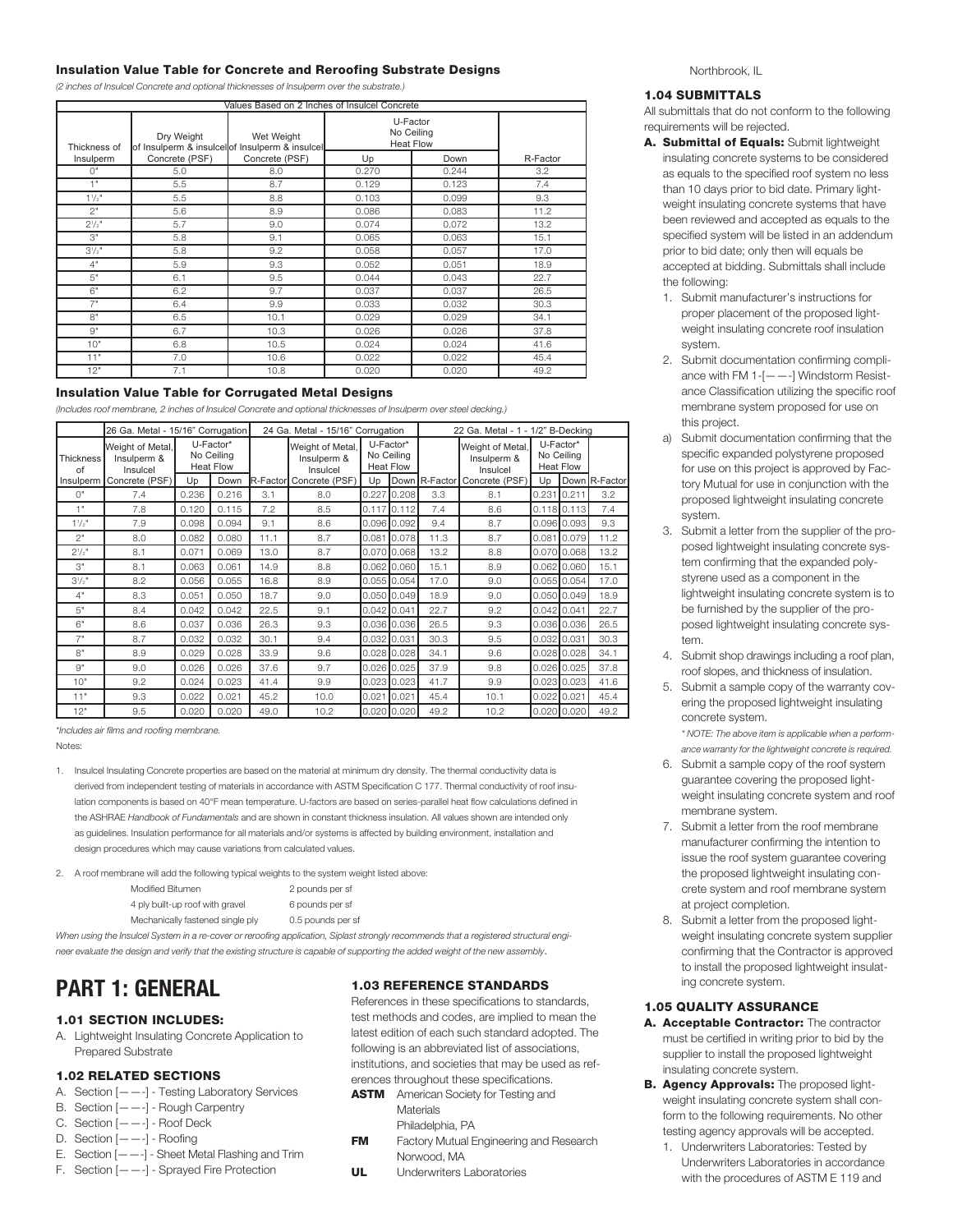listed in the most recent Underwriters Laboratories Fire Resistance Directory. Lightweight insulating concrete roof insulation components are defined by Underwriters Laboratories under sections CCVW for foamed plastic and CCOX for floor or roof topping mixture in the latest edition of the Underwriters Laboratories Fire Resistance Directory.

2. Factory Mutual: Tested by Factory Mutual Research and listed in the most recent Factory Mutual Approval Guide as noncombustible or Class 1, and for **1-[——-]** windstorm classification utilizing the specific roof membrane system proposed for use on this project.

#### **1.06 PRODUCT DELIVERY, STORAGE AND HANDLING**

- **A. Delivery:** Deliver materials in the supplier's original unopened packages, fully identified as to manufacturer, brand or other identifying data and bearing the proper Underwriters Laboratories label.
- **B. Storage:** Store Insulcel concentrate at temperatures between 52ºF and 80ºF (11º - 27º C). Expanded polystyrene board should not be stored in areas of standing water prior to application but can be exposed to rainwater before application. Boards must be clean and free from foreign substances.

## **1.07 PROJECT/SITE CONDITIONS**

### **A. Requirements Prior to Job Start**

- **1. Notification:** Give a minimum of 5 days notice to the Owner and manufacturer prior to commencing any work and notify both parties on a daily basis of any change in work schedule.
- **2. Permits:** Obtain all permits required by local agencies and pay all fees which may be required for the performance of the work.
- **3. Safety:** Familiarize every member of the application crew with all fire and safety regulations recommended by OSHA, NRCA and other industry or local governmental groups.

#### **B. Environmental Requirements**

- **1. Precipitation:** Do not apply materials during precipitation or in the event there is a probability of precipitation during application. Take adequate precautions to ensure that materials and building interiors are protected from possible moisture damage or contamination.
- **2. Temperature Restrictions:** When air temperatures of 40ºF (4.4ºC) or above are predicted to occur within the first 24 hours after placement, normal mixing and application procedures may be used. When air temperatures of 32ºF to 40ºF (0ºC - 4.4ºC) are predicted to occur within the first 24 hours after placement, the Contractor may opt to increase the Portland cement quantity 15% by weight. Do not install the lightweight insulating concrete system when air temperatures are below 32ºF (0ºC).

#### **1.08 WARRANTY/GUARANTEE**

**A. Insulation System Warranty:** Upon successful completion of the project, and after all post installation procedures have been com-

pleted, furnish the Owner with the insulation system manufacturer's 10-year labor and materials warranty. The insulation system warranty shall include the composite roof deck system consisting of pregenerated foam and polystyrene insulation panels. All repair or replacement costs covered under the guarantee shall be borne by the insulation system manufacturer. The guarantee shall be a term type, without deductibles or limitations on coverage amount, and be issued at no additional cost to the Owner. Specific items covered during the term of the insulation system warranty include:

- 1. The actual resistance to heat flow through the roof insulation will be at least 80% of the design thermal resistance, provided that the roofing membrane is free of leaks.
- 2. The roof insulation will remain in a reroofable condition should the roof membrane require replacement (excluding damage caused by fastener pullout during removal of the old membrane.)
- 3. The Insulating Concrete Warranty will not limit, by geographic location, the owners rights for claims, actions, and/or proceedings.
- 4. The roof insulation material will not cause structural damage to the building as a result of expansion from thermal or chemical action.
- *> Siplast Ten-Year Insulation Performance Warranty \* NOTE: The above specification item is applicable when a performance warranty for the lightweight concrete only is required.*
- **B. Roof System Guarantee:** Upon successful completion of the project, and after all post installation procedures have been completed, furnish the Owner with a labor and materials endorsement to the roof membrane manufacturer's guarantee confirming that a single guarantee covers both the lightweight insulating concrete system and the roof membrane/ flashing system. The roof system guarantee shall include both the roofing and flashing membrane, and the specified new lightweight insulating concrete system consisting of pregenerated foam, patented-pre-formed polystyrene panels, base sheet, and base sheet fasteners. All repair or replacement costs covered under the guarantee shall be borne by the roof membrane/flashing manufacturer. The guarantee shall be for a 10-year term, without deductibles or limitations on coverage amount, and be issued at no additional cost to the Owner. Specific items covered under the roof system guarantee include:
	- 1. The actual resistance to heat flow through the roof insulation will be at least 80% of the design thermal resistance, provided that the roofing membrane is free of leaks;
	- 2. The roof insulation will remain in a reroofable condition should the roof membrane require replacement (excluding damage caused by fastener pullout during removal of the old membrane.)
	- 3. The roof insulation will remain in place even if the roof membrane sustains wind damage covered by the guarantee.
	- 4. The base sheet, base sheet fasteners and polystyrene panels will be covered by the

guarantee.

- 5. The roof system guarantee will not limit, by geographic location, the Owner's rights for claims, actions, and/or proceedings.
- 6. The roof insulation material will not cause structural damage to the building as a result of expansion from thermal or chemical action.
- *> Siplast Ten-Year Roof System Guarantee \* NOTE The above specification item is applicable when a roof system guarantee covering both the lightweight concrete system and roof membrane system is required.*

## **PART 2: PRODUCTS**

#### **2.01 MATERIALS**

- **A. Acceptable Manufacturer:** Provide a lightweight insulating concrete roof insulation system incorporating pregenerated foam and expanded polystyrene board supplied by a single manufacturer.
	- *> Insulcel Roof Insulation System by Siplast, Inc., Irving, TX*

### **2.02 SYSTEM DESCRIPTION**

**A. Lightweight Concrete System Description:** Provide materials used in the

lightweight concrete roof insulation system conforming to the following.

1. Galvanized Metal Deck: Corrugated steel decking incorporating a pre-applied galvanized coating conforming to a minimum Class G-60 as specified in ASTM A 525 and having slots in the flutes equal to a minimum of 0.5% of the deck area. Refer to general notes on the structural drawings and Specification Section 05300 for metal deck specifications and attachment requirements.

*\* NOTE: Modification of metal deck welding patterns may be required to meet specific design criteria.*

- 2. Portland Cement: Portland cement conforming to Type I, II, or III as defined by ASTM C 150.
- 3. Foam Concentrate: Protein based foam concentrate conforming to ASTM C 869 and ASTM C 796.

*> Insulcel PB Foam Concentrate by Siplast, Inc., Irving, TX*

- 4. Expanded Polystyrene Insulation Board: Expanded polystyrene (EPS) insulation board having a nominal density of 1 pcf (16 kg/m<sup>3</sup>) defined as Type I by ASTM C 578 and containing approximately 3% open area. Each bundle of board shall be delivered to the job site with clear identification as to manufacturer and shall carry the Factory Mutual approval label and the Underwriter's Laboratories Classified label on each bundle.
	- *> Insulperm Insulation Board by Siplast, Inc., Irving, TX*
- 5. Water: Potable water that is clean and free of deleterious amounts of acid, alkali and organic materials.

#### **2.03 MIX DESIGN**

**A. Density:** Mix Portland cement and pregenerated foam with water to achieve a wet density ranging from 38 to 48 pcf (609 to 769 kg/m<sup>3</sup>), resulting in a minimum dry density of 30 pcf